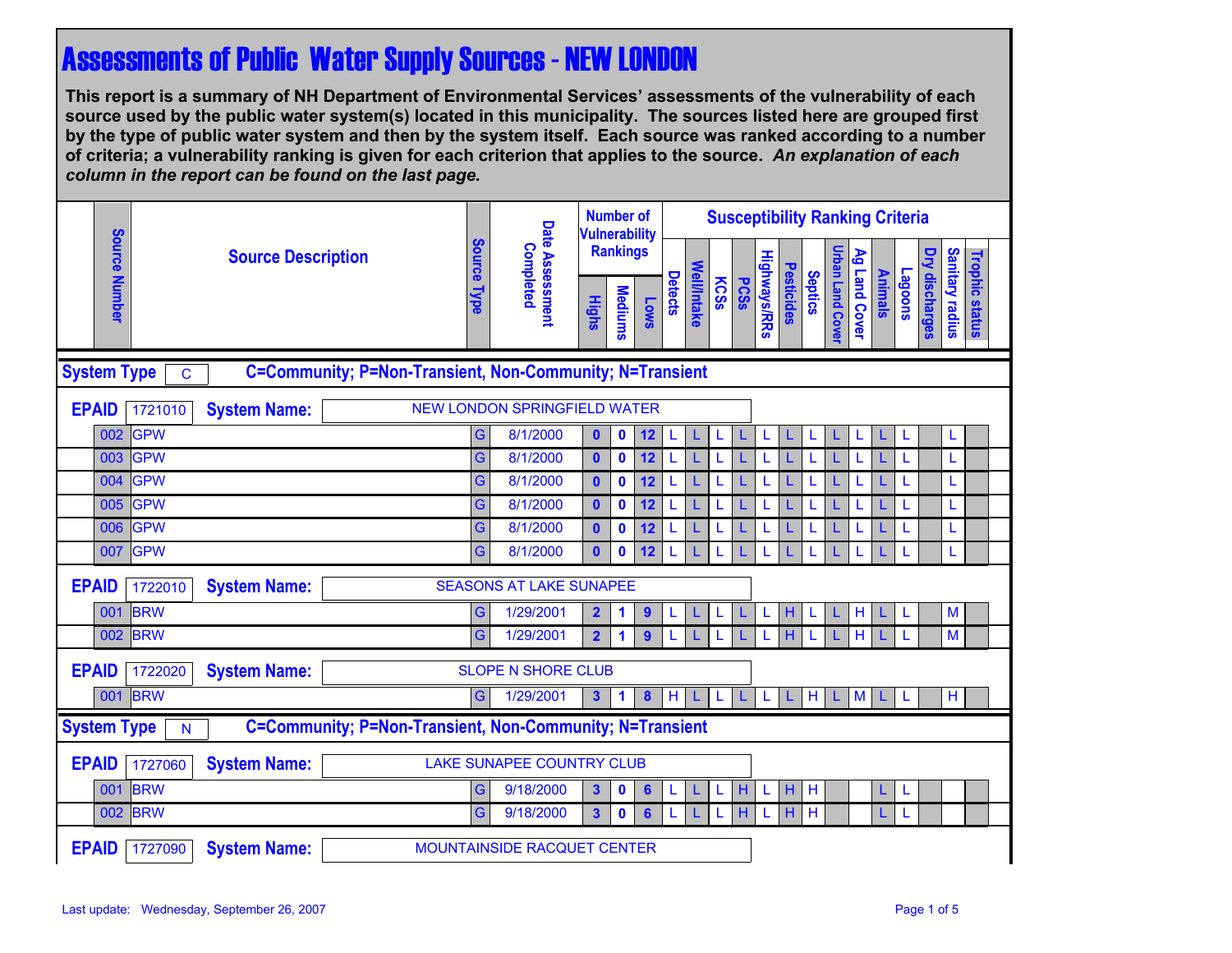|  | cn                      |         |                           |               |                                           | <b>Number of</b><br>Date<br><b>Vulnerability</b> |              |                  | <b>Susceptibility Ranking Criteria</b> |      |     |                |   |  |              |          |                  |             |                        |                 |            |     |
|--|-------------------------|---------|---------------------------|---------------|-------------------------------------------|--------------------------------------------------|--------------|------------------|----------------------------------------|------|-----|----------------|---|--|--------------|----------|------------------|-------------|------------------------|-----------------|------------|-----|
|  | O<br>ი<br>Õ             |         | <b>Source Description</b> | <b>Source</b> | ဂ<br>$\bullet$<br>ъ<br><b>S</b>           | <b>Rankings</b>                                  |              |                  |                                        |      |     | ᆂ<br>$\vec{c}$ |   |  | ಕ            | ⋗<br>Õ   |                  |             | o<br>$\mathbf{\Omega}$ | Ō.<br>mits<br>E | 3<br>ठ     |     |
|  | О<br>$\bar{\mathbf{e}}$ |         |                           | Mpe           | 흥<br>ဖိ<br>ቖ<br>ment<br>$\mathbf{\Omega}$ | <b>Highs</b>                                     | Ξ<br>lediums | SMO <sup>-</sup> | Detects                                | lnta | တ္တ |                | 经 |  | o<br>នី<br>m | $\Omega$ | 恴<br><u>င</u> ္ပ | $rac{1}{s}$ | 'n<br>$rac{1}{2}$      | <u>Guõ</u>      | യ<br>snibs | 릉   |
|  |                         |         |                           |               |                                           |                                                  |              |                  |                                        |      |     |                |   |  |              |          | έş               |             |                        | ၛၟ              |            | န္တ |
|  |                         | 001 BRW |                           | G             | 9/18/2000                                 | 4                                                | $\mathbf 0$  | 8                |                                        |      |     | н              |   |  | L            |          |                  |             |                        |                 |            |     |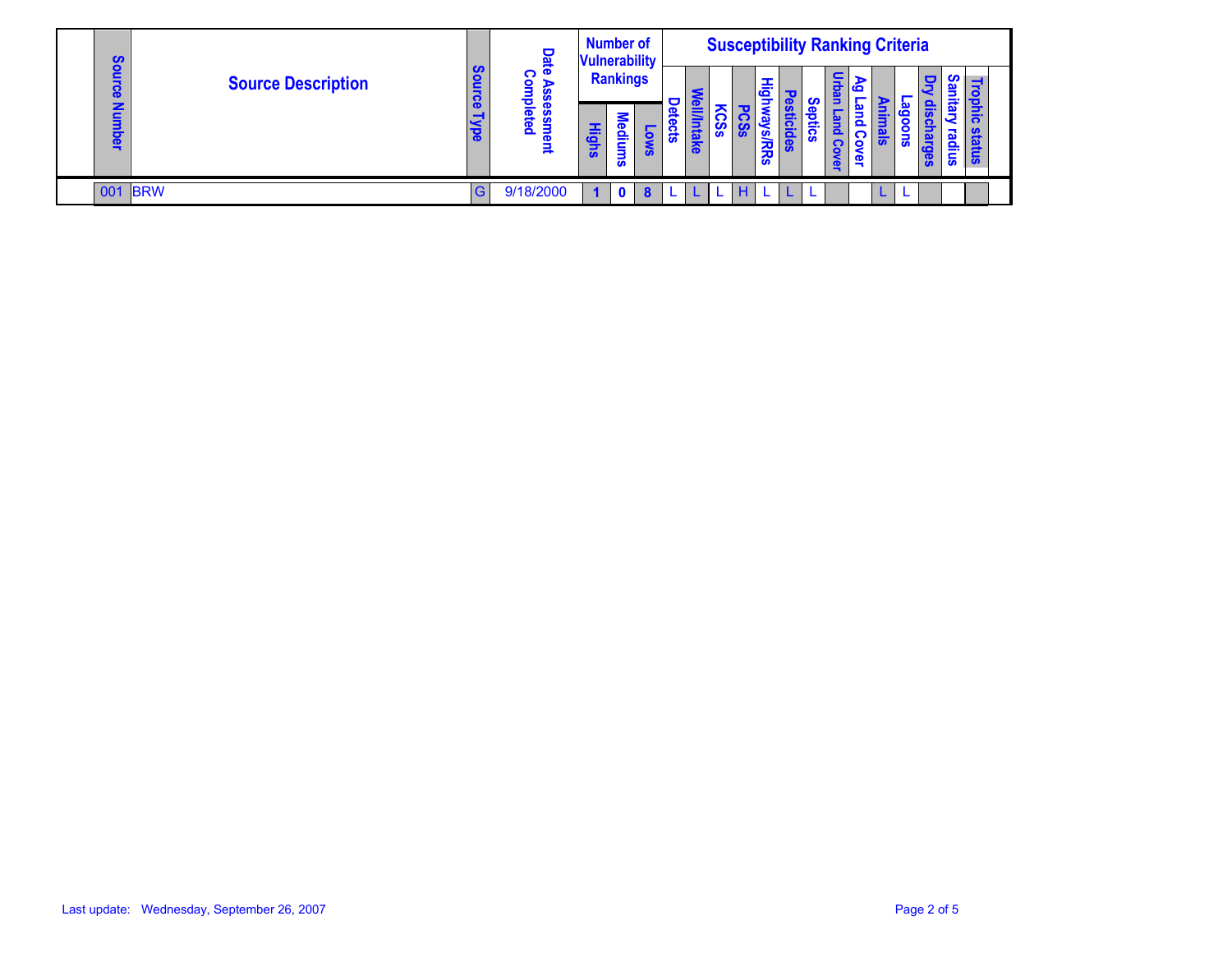## **Explanatory Notes**

*Abbreviations used in the following notes:* 

*HAC = hydrologic area of concern for a surface water source. For small or undeveloped watersheds, the HAC includes the entire watershed. For all other surface sources, the HAC includes only a portion of the watershed close to the water system intake.* 

*WHPA = wellhead protection area for a groundwater source. For community and non-transient systems, the WHPA is the area from*  which water is expected to flow to the well under extremely dry conditions. For transient systems, the WHPA is the area within 500 ft of *the well.* 

**EPAID:** Each public water system is identified by a 7-digit federal ID number.

**Source number**: Each source is further identified by a 3-digit number.

**Source description**: An abbreviated description of the source from NHDES's database. (Some common abbreviations: BRW=bedrock well; GPW=gravel-pack well; GRW=gravel well; DUG=dug well; PTW=point well; SPR=spring; ART=artesian well; INF=infiltration well.)

**Source type**: G=groundwater (well or spring); S=surface water (lakes, reservoirs, ponds, rivers); E = water purchased from another system (*Purchased sources are not assessed per se, but the original sources used by the seller are assessed*).

**Date Assessment Completed**: The date NHDES completed the process of reviewing available data, collecting new data, and entered the assessment information into its database.

**Number of Vulnerability Rankings**: The number of High, Medium, and Low rankings for that source listed in the columns to the right. Each criterion is explained below. Some criteria do not apply to all types of sources or systems.

**Detects**: Confirmed detections of certain contaminants (after treatment) of suspected human origin, not including disinfection byproducts.  $L =$ none detected at or above trigger levels in the most recent round of sampling. There is no M ranking for this criterion.  $H =$  contaminants were detected at or above trigger levels.

**Well/Intake**: The integrity of the well (if a groundwater source) or the intake (if a surface water source). L = no unresolved deficiencies with the well or intake identified in the most recent sanitary survey. There is no M ranking for this criterion.  $H =$  there are unresolved deficiencies.

**KCSs**: Known contamination sources in the vicinity of the source. This includes any site known to DES where contaminants are known or very likely to have been released to the ground, and where remediation is not complete.  $L =$  none present in the WHPA (for groundwater sources) or in the HAC (for surface water sources). M (for community and non-transient systems) = one or more KCSs in the WHPA or HAC but not within 1,000 ft of the well or intake. *There is no M ranking for transient systems*. H = one or more KCSs within the WHPA or HAC within 1,000 ft of the well or intake.

**PCSs**: Potential contamination sources in the vicinity of the source. This includes any site known to DES where contaminants are known or very likely to be used in significant quantities, but where there are no known releases to the ground. L (for community and non-transient systems) = no PCSs within 1,000 ft of the well in the WHPA (for groundwater sources) or none present in the HAC (for surface water sources). L (for transient systems) = none present in the WHPA. M (for groundwater sources serving community and non-transient systems) = 10 or fewer PCSs within 1,000 ft of the well in the WHPA. M (for surface water sources) = one or more PCSs in the HAC but not within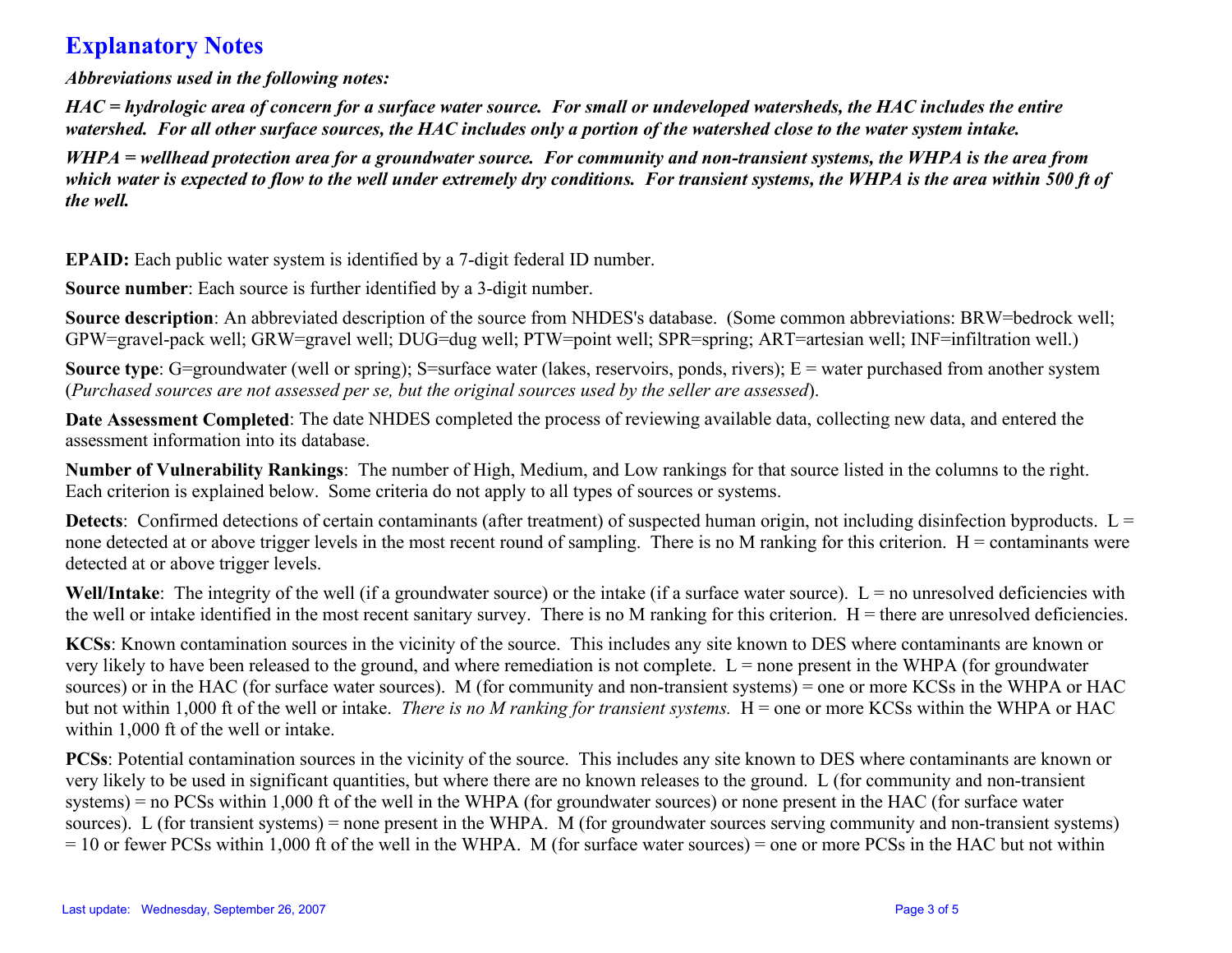1,000 ft of the intake. *There is no M ranking for transient systems.* H (for groundwater sources serving community and non-transient systems) = more than 10 PCSs within 1,000 ft of the well in the WHPA. H (for transient sources) = one or more PCSs in the WHPA. H (for surface water sources) = one or more within  $1,000$  ft of the intake in the HAC.

**Highways/RRs**: The presence of numbered state highways or active railroads in the vicinity of the source.  $L =$  none present in the WHPA or HAC. M (for community and non-transient groundwater sources) = one or more in the WHPA but not within 1,000 ft of the well. M (for surface sources) = one or more in the HAC but not within 300 ft of the source water. *There is no M ranking for transient systems.* H (for transient sources) = one or more in the WHPA. H (for community and non-transient groundwater sources) = one or more in the WHPA within 1,000 ft of the well. H (for surface sources) = one or more in the HAC within 300 ft of the source water.

**Pesticides**: Whether or not pesticides have been routinely applied in the vicinity of the source. This is based on the presence of land parcels owned by registered pesticide applicators.  $L =$  no application areas in WHPA or HAC. M (for community and non-transient sources) = application site(s) in WHPA or HAC but not within 500 ft of the well or within 300 ft of the intake. *There is no M ranking for transient systems*. H = application site(s) within 500 ft of the well or within 300 ft of the intake.

**Septics**: The presence or density of septic systems and sewer lines in the vicinity of the source. L (for community and non-transient groundwater sources) = no septic systems or sewer lines located within 500 ft of the well, and fewer than 30 septic systems in the remainder of the WHPA. L (for surface sources) = no septic systems within 500 ft of surface water. L (for transient sources) = no septic systems or sewer lines within 75 ft of the well. M (for community and non-transient groundwater sources) = fewer than 10 septic systems and no sewer line located within 500 ft of well, and fewer than 30 septic systems in remainder of the WHPA. M (for surface sources) = low density of septic systems (lots averaging 2 acres or more) within 500 ft of surface water in the HAC. *There is no M ranking for transient systems*. H (for community and non-transient groundwater sources) = 10 or more septic systems or any sewer line within 500 ft of the well and/or high density of septic systems (more than 30) in the WHPA. H (for surface sources) = densely developed shoreline (lots averaging less than 2 acres) within 500 ft of surface water in the HAC. H (for transient sources)  $=$  one or more septic systems or sewer lines within 75 ft of the well.

**Urban Land Cover**: The percentage of urban land cover in the vicinity of the source, based primarily on satellite images. *This criterion does not apply to sources serving transient systems*. L = less than 10% of the WHPA or HAC is urban, and less than 10% of the WHPA within 1,000 ft of the well is urban. M (for community and non-transient groundwater sources) = less than 10% of WHPA is urban but 10% or more of the WHPA within 1,000 ft of the well is urban. M (for surface sources) = between 10% and 20% of HAC is urban. H (for community and non-transient groundwater sources) =  $10\%$  or more of WHPA is urban. H (for surface sources) =  $20\%$  or more of HAC is urban.

**Ag Land Cover**: The percentage of agricultural land cover in the vicinity of the source (in the WHPA or within 300 ft of surface water in the HAC), based primarily on satellite images. *This criterion does not apply to sources serving transient systems*.  $L =$  no ag land.  $M =$  less than 10% ag land.  $H = 10\%$  or more ag land.

**Animals**: The presence of concentrations of 10 or more animal units in the vicinity of the source.  $L =$  none in the WHPA or (for a surface source) within 300 ft of surface water in the watershed. M (for community and non-transient groundwater sources) = one or more such farms in the WHPA but not within 1,000 ft of the well. M (for a surface source) = none within 300 ft of surface water in the HAC, but one or more within 300 ft of surface water in the watershed. *There is no M ranking for transient systems*. H = one or more in the WHPA within 1,000 ft of the well or (for a surface source) within 300 ft of surface water in the HAC.